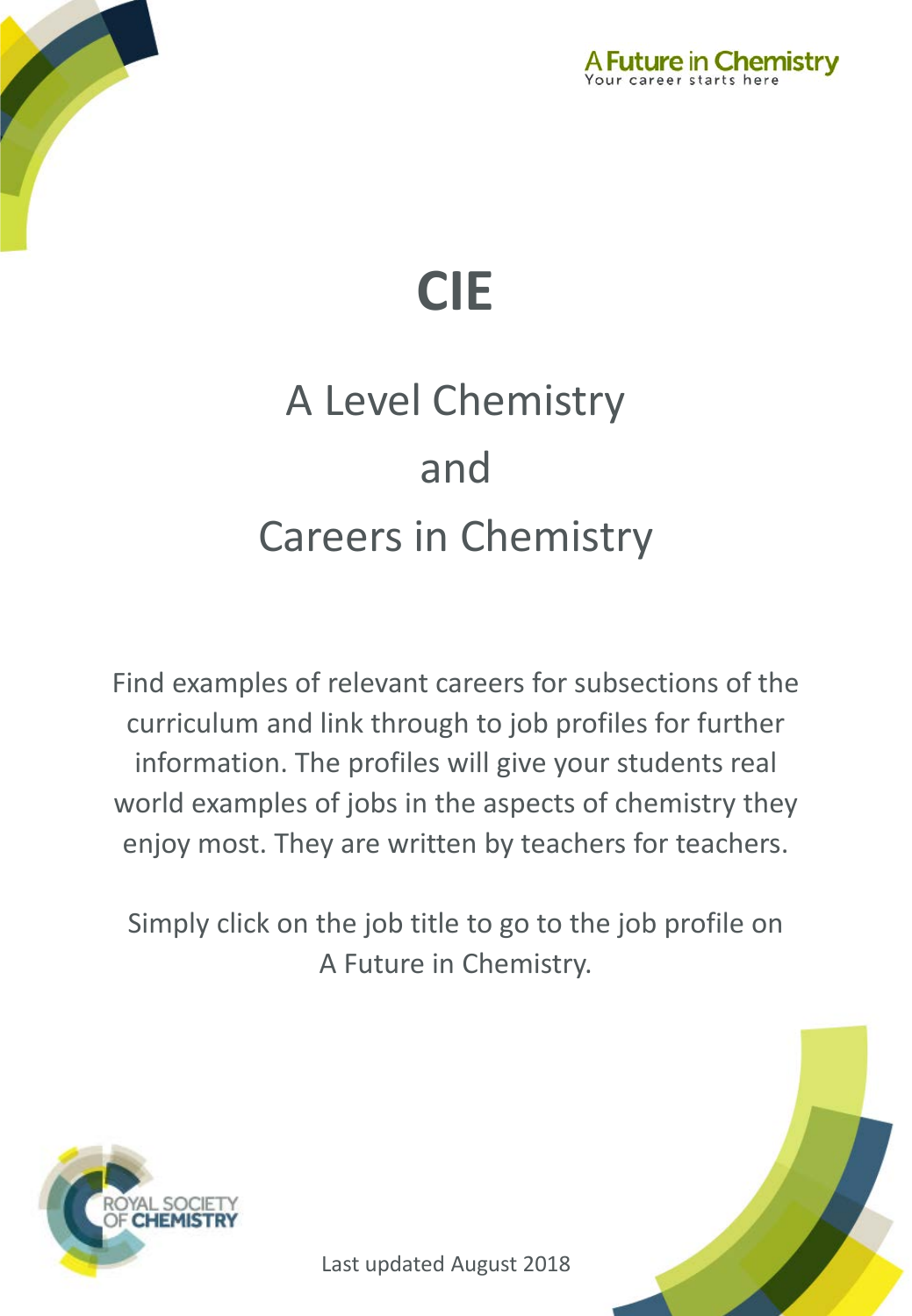

## A Level Chemistry and Careers in Chemistry 1 of 3

### **Physical Chemistry**

- 3. Chemical Bonding
- › Cancer [Researcher and Science](http://www.rsc.org/careers/future/cancer-researcher-and-science-communicator)  **Communicator**
- › [Postdoctoral Research Associate](http://www.rsc.org/careers/future/postdoctoral-research-associate)
- 5. Chemical Energetics
- › [Chief Chemist](http://www.rsc.org/careers/future/chief-chemist)
- › [PhD Student](http://www.rsc.org/careers/future/phd-student)
- › [Project Leader in Enhanced](http://www.rsc.org/careers/future/project-leader-enhanced-experimentation)  Experimentation
- 6. Electrochemistry
- › [Patent Attorney](http://www.rsc.org/careers/future/patent-attorney)
- **Inorganic Chemistry**
- 12. An Introduction to the Chemistry of Transition Elements

\_\_\_\_\_\_\_\_\_\_\_\_\_\_\_\_\_\_\_\_\_\_\_\_\_\_\_\_\_\_\_\_\_\_\_\_\_\_\_\_\_\_\_\_\_\_\_\_\_\_\_\_\_\_\_\_\_\_\_\_\_\_\_\_\_\_\_

› [Project Manager](http://www.rsc.org/careers/future/project-manager)



› [Research Fellow](http://www.rsc.org/careers/future/research-fellow)

› [Scientist, Engineer, and Science](http://www.rsc.org/careers/future/scientist-engineer-and-science-communicator)  Communicator

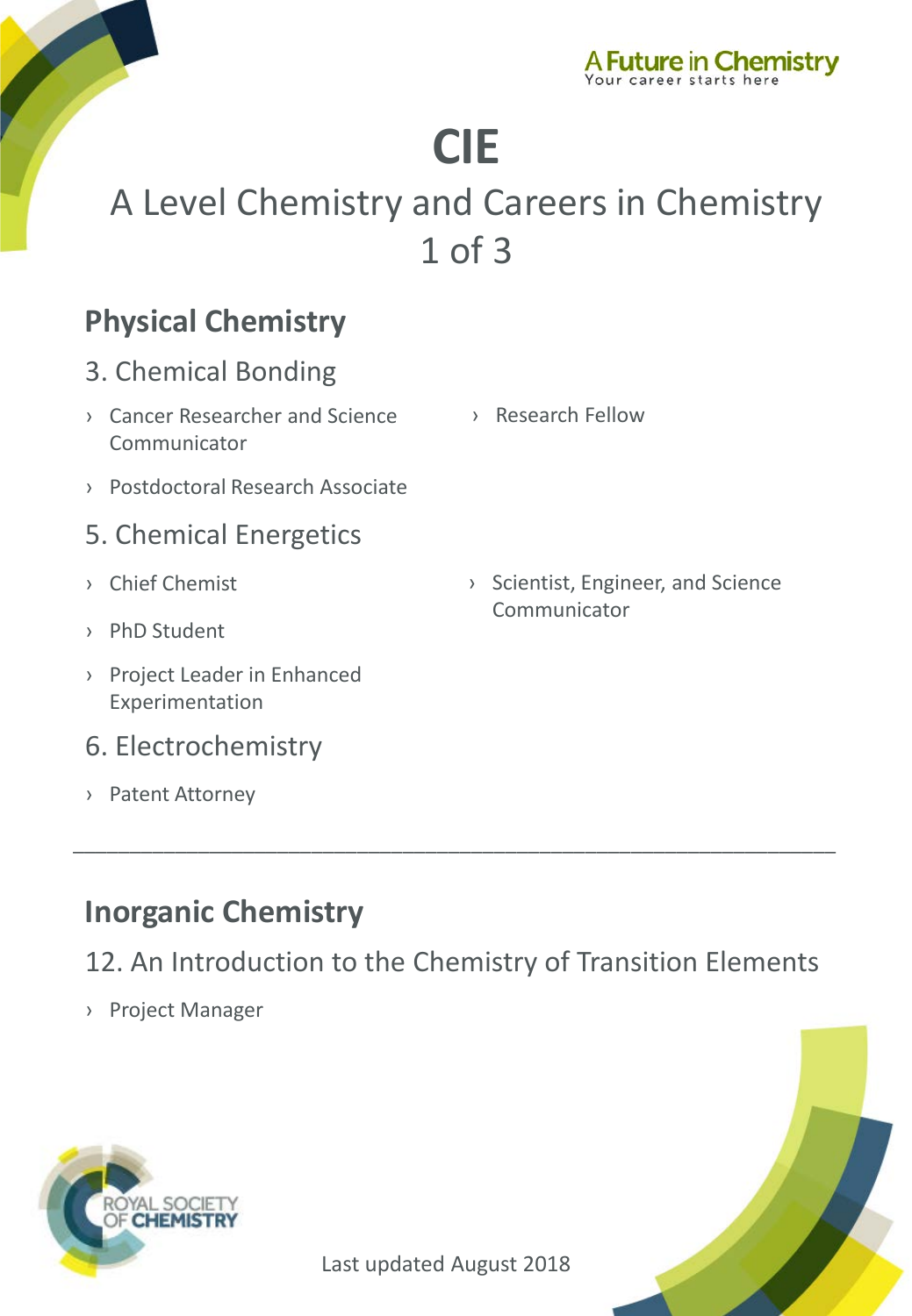

## A Level Chemistry and Careers in Chemistry 2 of 3

### **Organic Chemistry and Analytics**

#### 15. Hydrocarbons

- › [Project Leader in Enhanced](http://www.rsc.org/careers/future/project-leader-enhanced-experimentation)  Experimentation
- › [Sustainability](http://www.rsc.org/careers/future/sustainability-consultant) Consultant
- 17. Hydroxy Compounds
- › [Forensic Scientist](http://www.rsc.org/careers/future/forensic-scientist)
- 18. Carbonyl Compounds
- › Flavour [Chemist & Innovation Director](http://www.rsc.org/careers/future/flavourist-innovation-director)
- 19. Carboxylic Acids and Derivatives
- › Flavour [Chemist & Innovation Director](http://www.rsc.org/careers/future/flavourist-innovation-director)

#### 20. Nitrogen Compounds

› [Postdoctoral Research Associate](http://www.rsc.org/careers/future/postdoctoral-research-associate)

#### 21. Polymerisation

- › [Consumer Products Technician](http://www.rsc.org/careers/future/consumer-products-technician)
- › [Patent Attorney](http://www.rsc.org/careers/future/patent-attorney)
- 22. Analytical Techniques
- › [Advanced Apprentice –](http://www.rsc.org/careers/future/advanced-apprentice-forensics) Forensics › [Analytical Scientist](http://www.rsc.org/careers/future/analytical-scientist)
- › [Vice President of Research and](http://www.rsc.org/careers/future/vice-president-research-and-development)  Development
-